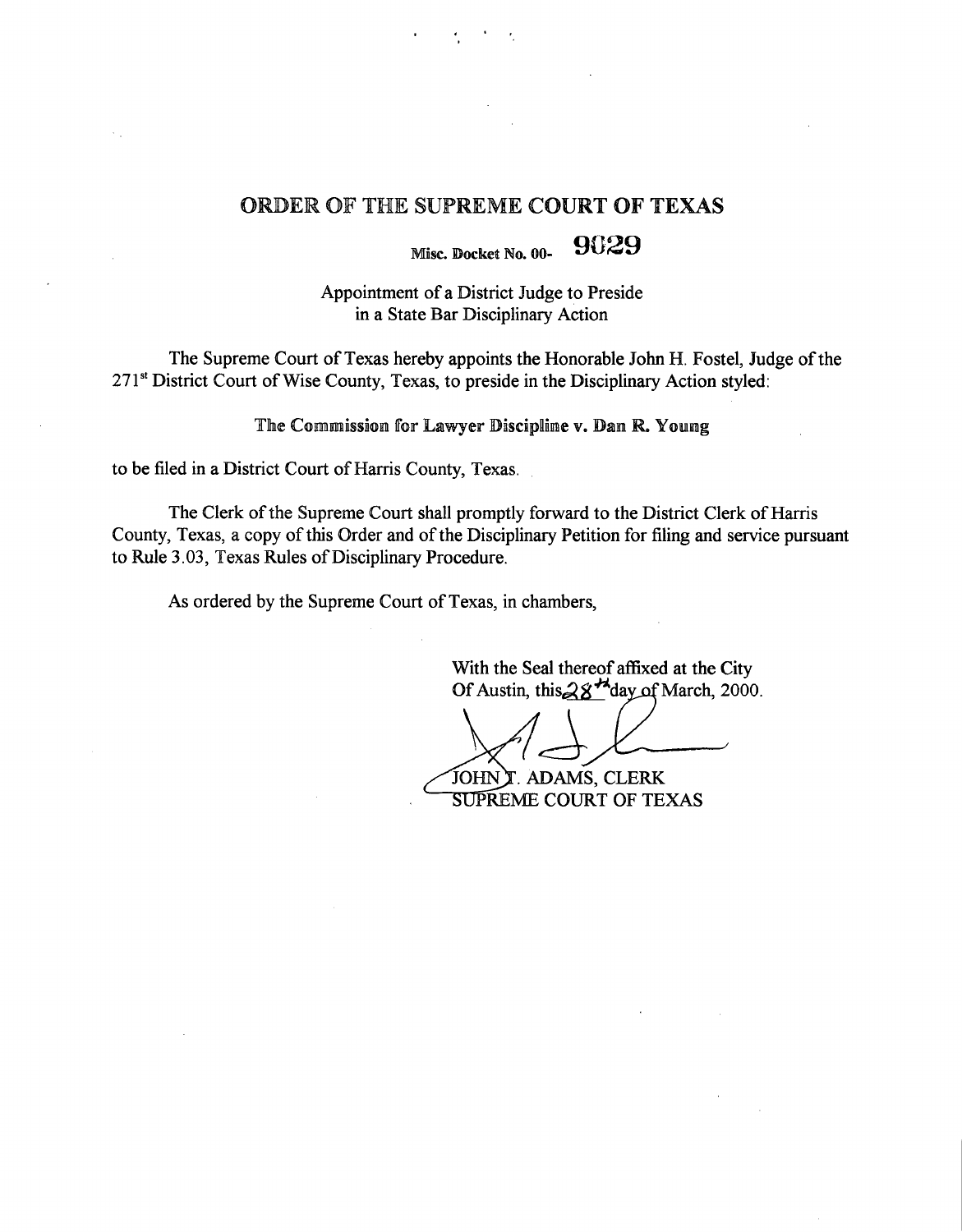This assignment, made by Misc. Docket No. 00-9029, is also an assignment by the Chief Justice of the Supreme Court pursuant to Texas Government Code §74.057.

 $\mathcal{F}^{\mathcal{G}}_{\mathcal{F}}$  .

 $\mathcal{L}_{\mathcal{L}}$ 

 $\sim 10^{-4}$ 

 $\sim$ 

 $\mathbb{Z}^2$ 

Signed this  $\frac{\partial \mathbf{X}}{\partial \mathbf{A}}$  day of March, 2000.

 $\bar{z}$ 

 $\bar{z}$ 

 $\sim$ 

 $\sim$ 

 $\sim 10^{11}$ 

 $\frac{1}{2} \int_{0}^{\infty} \frac{1}{2} \left( \frac{1}{2} \right) \left( \frac{1}{2} \right) \left( \frac{1}{2} \right) \frac{1}{2} \, d\theta$ 

 $\overline{\phantom{a}}$ 

 $\mathcal{L}_{\text{max}}$  and  $\mathcal{L}_{\text{max}}$ 

**Thomas R. Phillips** Chief **Justice**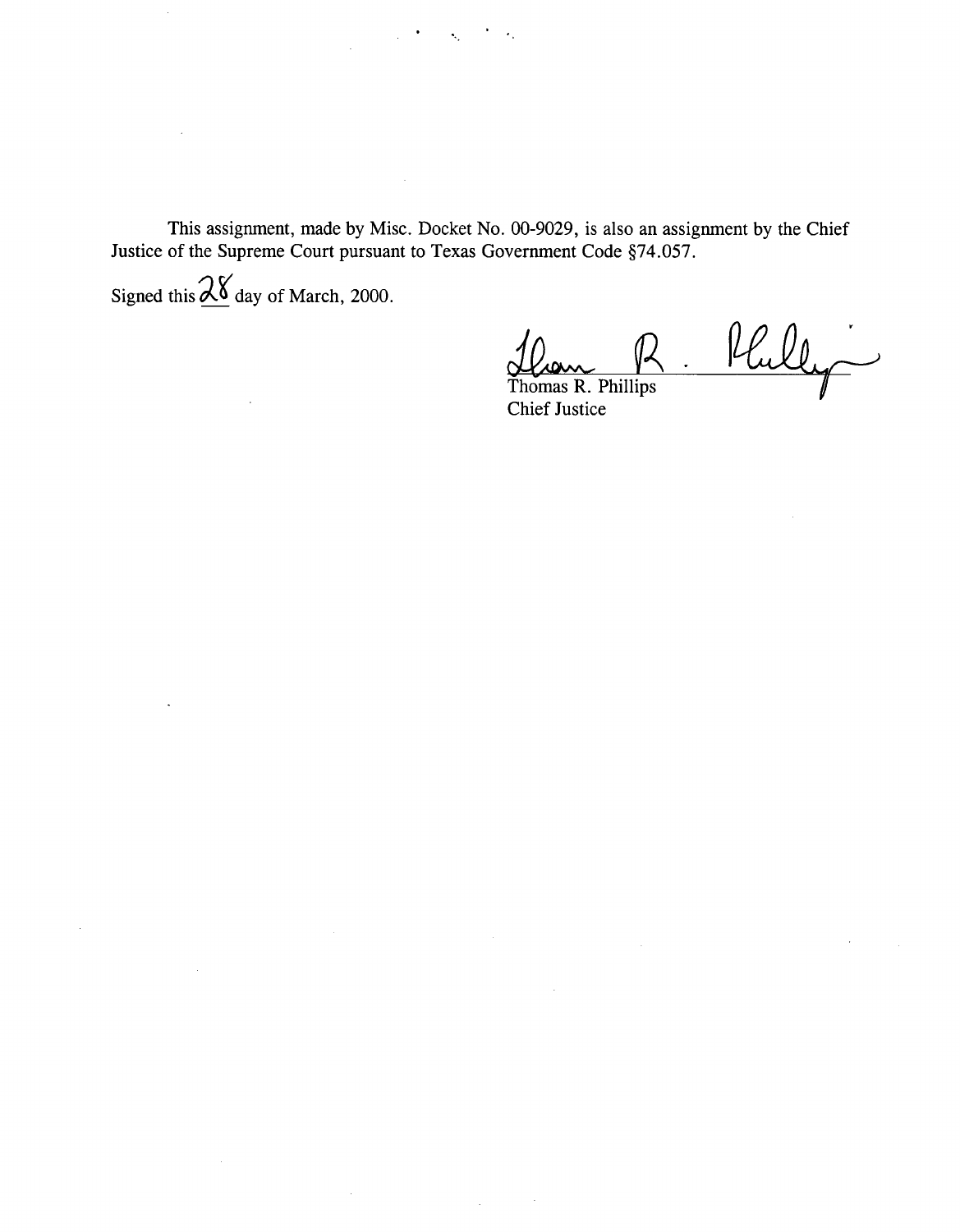| <b>CAUSE NO.</b> |  |
|------------------|--|
|------------------|--|

### COMMISSION FOR LAWYER DISCIPLINE, § IN THE DISTRICT COURT OF

**Petitioner §**

DAN R. YOUNG

**Respondent S S JUDICIAL DISTRICT** 

#### vs. Superior and the set of the set of the set of the set of the set of the set of the set of the set of the set of the set of the set of the set of the set of the set of the set of the set of the set of the set of the set

ORIGINAL DISCIPLINARY PETITION

**§**

**§**

**§**

**§**

#### TO THE HONORABLE JUDGE OF THE COURT:

COMES NOW, Petitioner, the COMMISSION FOR LAWYER DISCIPLINE, a committee of the STATE BAR OF TEXAS (hereinafter referred to as "Petitioner"), complaining of Respondent, DAN R. YOUNG (hereinafter referred to as "Respondent"), and would respectfully show unto the Court the following:

#### 1. DISCOVERY CONTROL PLAN

Pursuant to Rules 190.1 and 190.2, TEXAS RULES OF CIVIL PROCEDURE (TRCP), Petitioner intends discovery in this case to be conducted under the Level 1 Discovery Control Plan. Pursuant to Rule 190.2(a)(1), TRCP, Petitioner affirmatively pleads that it seeks only monetary relief aggregating fifty thousand and no/100 dollars (\$50,000.00) or less, excluding costs, pre judgment interest and attorneys' fees.

*Original Disciplinary Petition/Young Page 1* J:\YOUNG.DAN\DP.DOC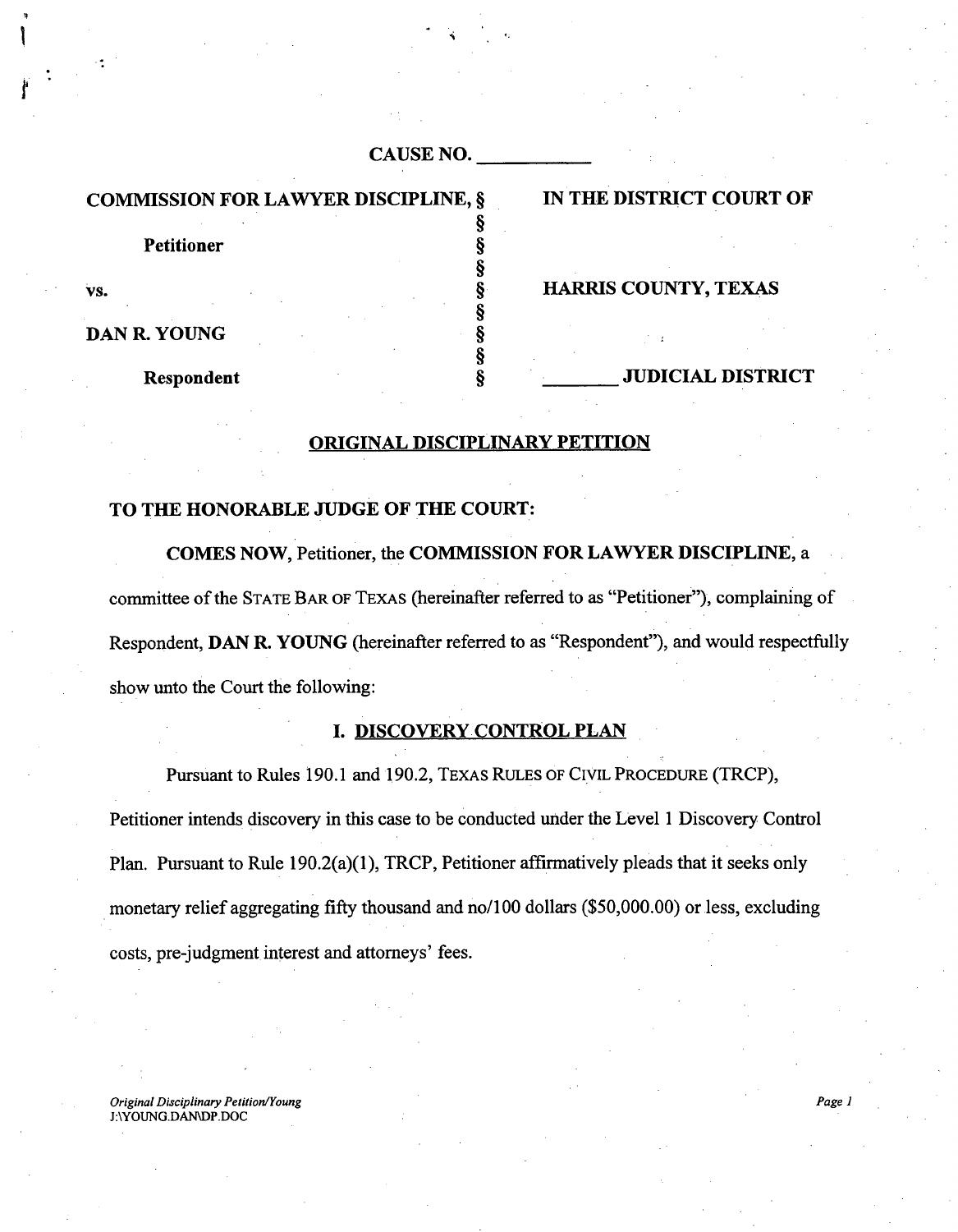#### **II. NATURE OF PROCEEDING**

,•

**Petitioner brings** this disciplinary **action pursuant** to the STATE BAR ACT, TEXAS GOVERNMENT CODE ANNOTATED § **81.001,** *et seq.* **(Vernon 1988 and supp. 1994);** the TEXAS DISCIPLINARY RULES OF PROFESSIONAL CONDUCT; and the TEXAS RULES OF DISCIPLINARY PROCEDURE. The complaints that form the basis of this *Original Disciplinary Petition* were filed on or after May 1, 1992.

#### III. VENUE

Respondent is an attorney licensed to practice law in Texas and is a member of the STATE BAR OF TEXAS. Respondent's residence and principal place of practice is Harris County, Texas; therefore, venue is appropriate in Harris County, Texas, pursuant to Rule 3.03 of the TEXAS RULES OF DISCIPLINARY PROCEDURE. Respondent may be served at his business address, 12820 Greenwood Forest Drive, Suite 410, Houston, Harris County, Texas, 77066.

#### IV. FIRST CAUSE OF ACTION

On or about January 26, 1999, IRVING and CAROL JENKINS (hereinafter referred to collectively as "JENKINS") hired Respondent to update their wills and to handle other probate matters on their behalf. JENKINS paid Respondent Two Thousand Five Hundred and No/100 Dollars (\$2,500.00) for legal services to be rendered.

Thereafter, JENKINS made several attempts to contact Respondent to.ascertain the status of their case, but Respondent failed to respond to those requests.

On or about April 15, 1999, Respondent was administratively suspended from the practice of law for failure to comply with his Minimum Continuing Legal Education

*Original Disciplinary Petition/Young Page 2* J:\YOUNG:DAN\DP.DOC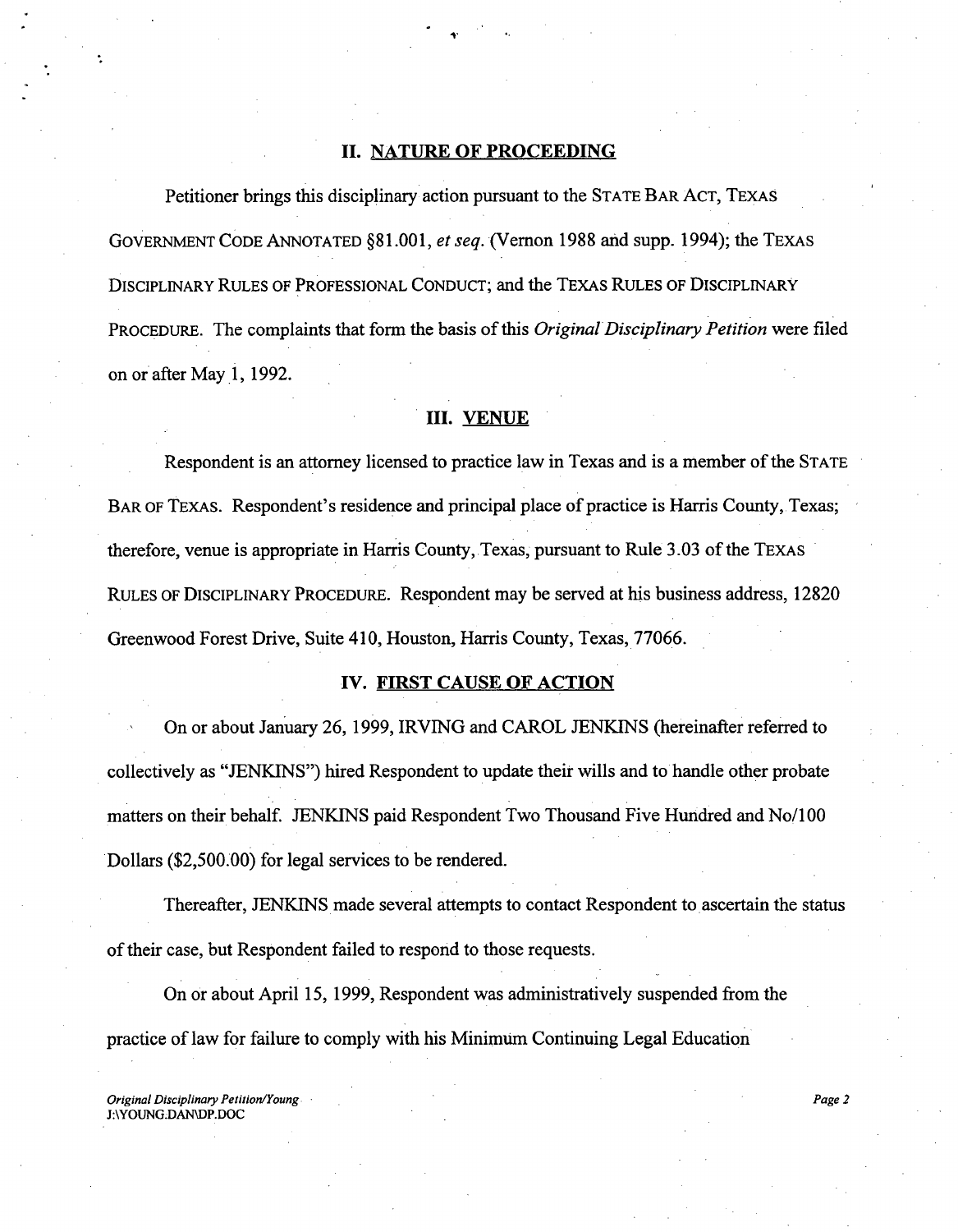requirements. While suspended from the practice of law, Respondent continued to represent JENKINS.

By letter dated May 16; 1999, JENKINS terminated their attorney-client relationship with Respondent and requested a full refund of monies paid, as well as the return of certain documentation. Respondent failed to comply with the requests in a timely manner. Further, Respondent charged an unconscionable fee since he failed to fulfill the obligations for which he was hired.

#### V. RULE VIOLATIONS

The acts and/or omissions of Respondent described in Paragraph IV above, which occurred on or after January 1, 1990, constitute conduct in violation of Rules 1.03(a) [a lawyer shall keep a client reasonably informed about the status of a matter and promptly comply with reasonable requests for information]; 1.03(b) [a lawyer shall not fail to explain a matter to the extent reasonably necessary to permit the client to make informed decisions regarding the representation]; 1.04(a) [a lawyer shall not enter into an arrangement for, charge, or collect an illegal fee or unconscionable fee]; and **8.04(a)(11) [a** lawyer shall not engage in the practice of law when the lawyer is on inactive status or when the lawyer's right to practice has been suspended or terminated, including but not limited to situations where a lawyer's right to practice has been administratively suspended for failure to timely pay required fees or assessments or for failure to comply with Article XII of the STATE BAR RULES relating to Mandatory Continuing Legal Education], of the TEXAS DISCIPLINARY RULES OF PROFESSIONAL CONDUCT.

*Original Disciplinary Petition/Young Page 3* J:\YOUNG.DAN\DP.DOC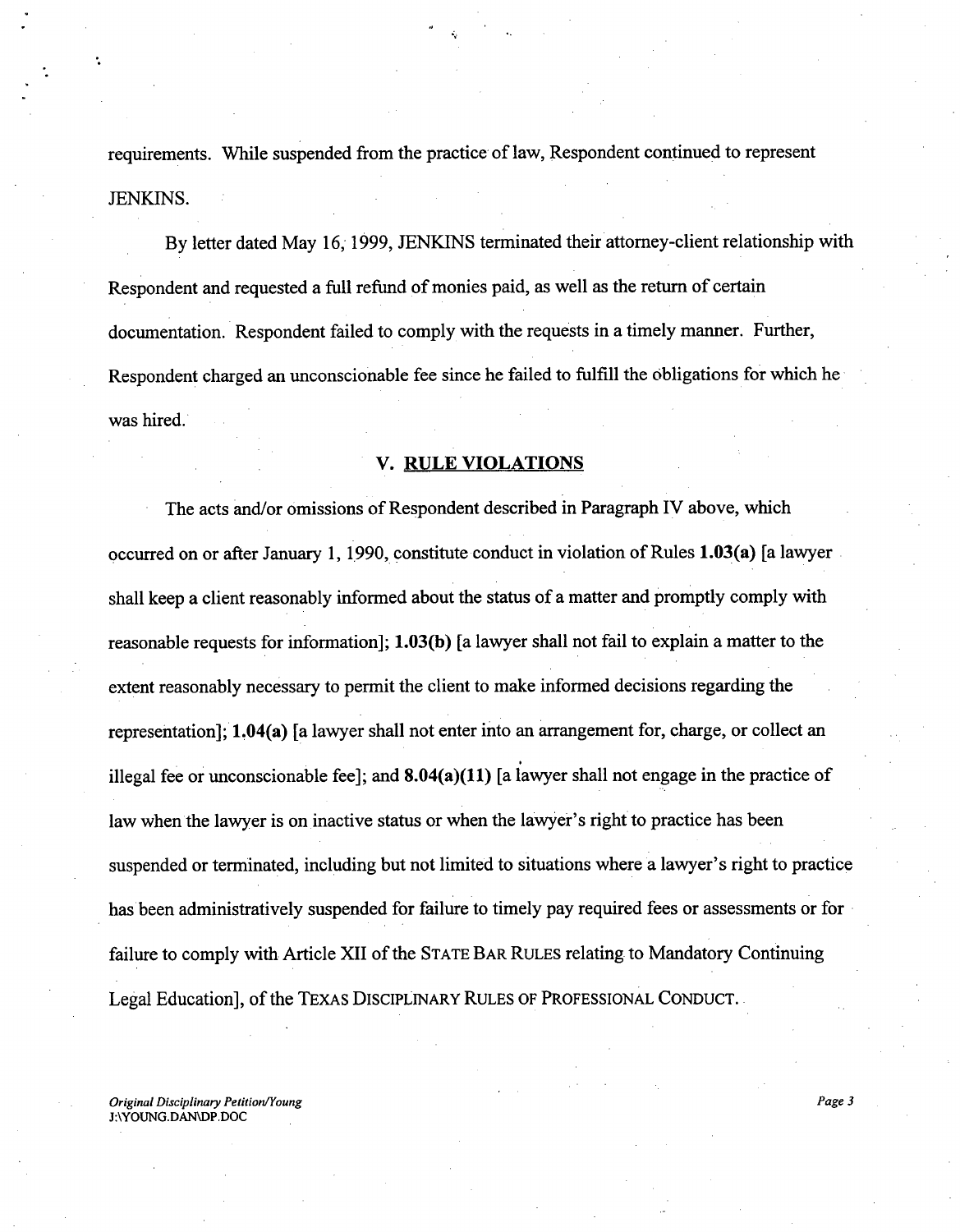The complaint that forms the basis of this cause of action was brought to the attention of the Office of the General Counsel of the STATE BAR OF TExas by IRVING JENKINS' filing of a complaint on June 14, 1999.

#### VII. SECOND CAUSE OF ACTION

On or about November 20, 1996, Respondent signed *an Agreed Judgment of Public Reprimand,* in State Bar Case No. H0079613110. Respondent was ordered to pay restitution to the Complainant in the amount of Seven Hundred Fifty and No/100 Dollars (\$750.00) upon signing of the Judgment. Respondent failed to timely comply with the terms of the Judgment as no payment was made until on or about October 20, 1999.

Additionally, on or about May 14, 1998, Respondent signed *an Agreed Judgment of Fully Probated Suspension,* in State Bar Case No. H0079715936. Respondent was ordered to pay attorneys' fees in the amount of Three Hundred and No/100 Dollars (\$300.00) by June 20, 1998 (the end of his six (6) month fully probated suspension). Respondent wholly failed to remit the attorneys' fees.

Further, on or about February 22, 1999, Respondent signed *an Agreed Judgment of Public Reprimand,* in State Bar Case No. H0089819021. Respondent was ordered to pay attorneys' fees in the amount of Two Hundred Fifty and No/100 Dollars (\$250.00) by March 1, 1999. Respondent wholly failed to remit the attorneys' fees.

*Original Disciplinary Petition/Young Page 4* J:\YOUNG.DAN\DP.DOC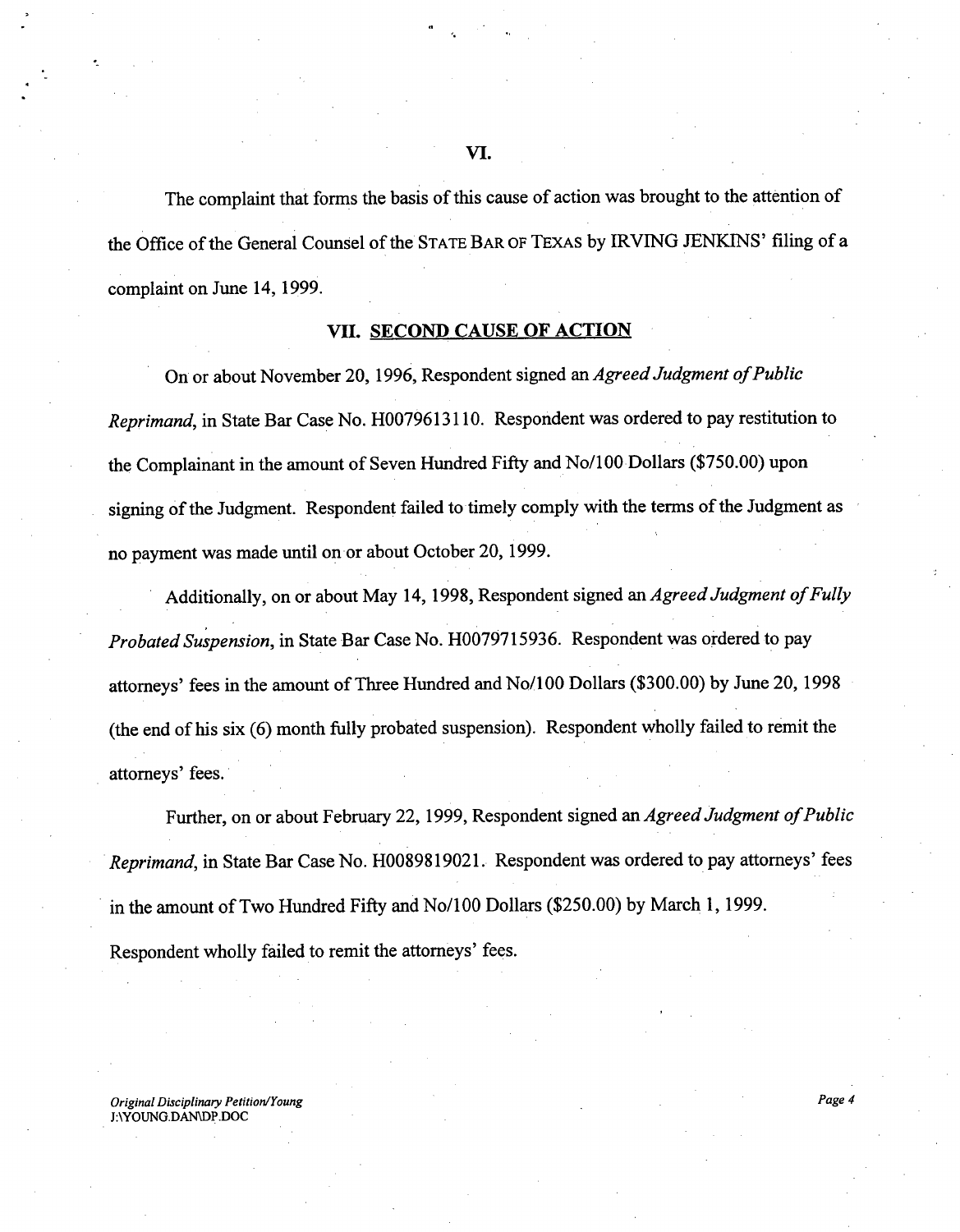#### VIII. RULE VIOLATIONS

The acts and/or omissions of Respondent described in Paragraph VII above, which occurred on or after January 1, 1990, constitute conduct in violation of Rule 8.04(a)(7) [a lawyer shall not violate any disciplinary or disability order or judgment] of the TEXAS DISCIPLINARY RULES OF PROFESSIONAL CONDUCT.

#### IX.

The complaint that forms the basis of this cause of action was brought to the attention of the Office of the General Counsel of the STATE BAR OF TEXAS by the STATE BAR OF TExAS' filing of a complaint on June 15, 1999.

#### PRAYER FOR RELIEF

WHEREFORE, PREMISES CONSIDERED, Petitioner, the COMMISSION FOR LAWYER DISCIPLINE, respectfully prays that this Court discipline Respondent, DAN R. YOUNG, by reprimand, suspension, or disbarment, as the facts shall warrant; order restitution to Complainants; and grant all other relief to which Petitioner may show itself to be justly entitled, including costs of court and attorneys' fees.

#### *Original Disciplinary Petition/Young Page 5* J:\YOUNG.DAN\DP.DOC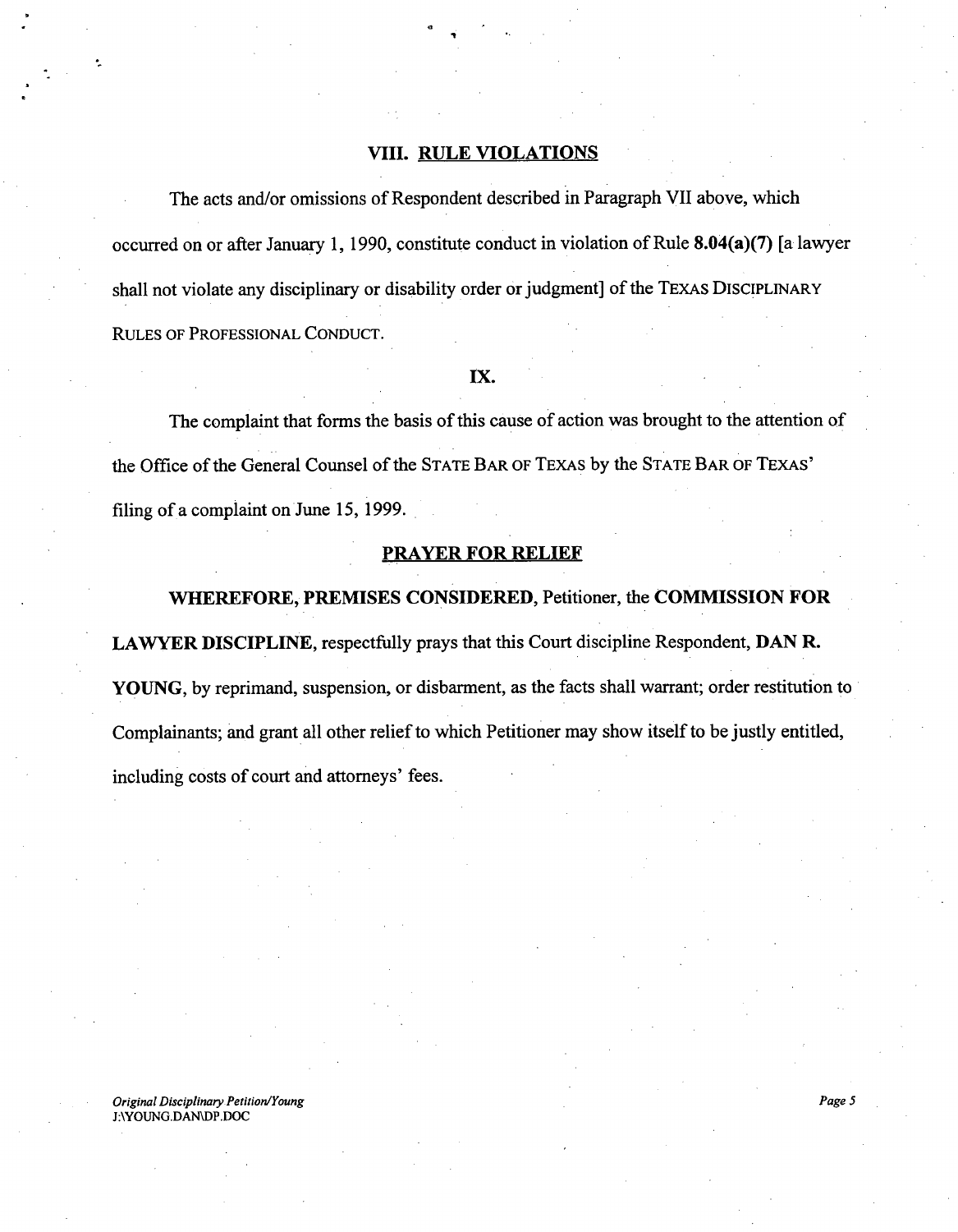Respectfully submitted,

DAWN MILLER Acting General Counsel

STATE **BAR OF TEXAS Office of the General Counsel**

1111 **Fannin,** Suite 1370 **Houston,** Texas 77002 **Phone:** (713) 759-6931 Fax No.: (713) 752-2158

ENNIFER A. HASLEY  $\frac{1}{2}$  state Bar No. 00792818

#### ATTORNEYS **FOR PETITIONER, THE COMMISSION FOR** LAWYER **DISCIPLINE**

*Original Disciplinary Petition/Young Page 6* J:\YOUNG.DAN\DP.DOC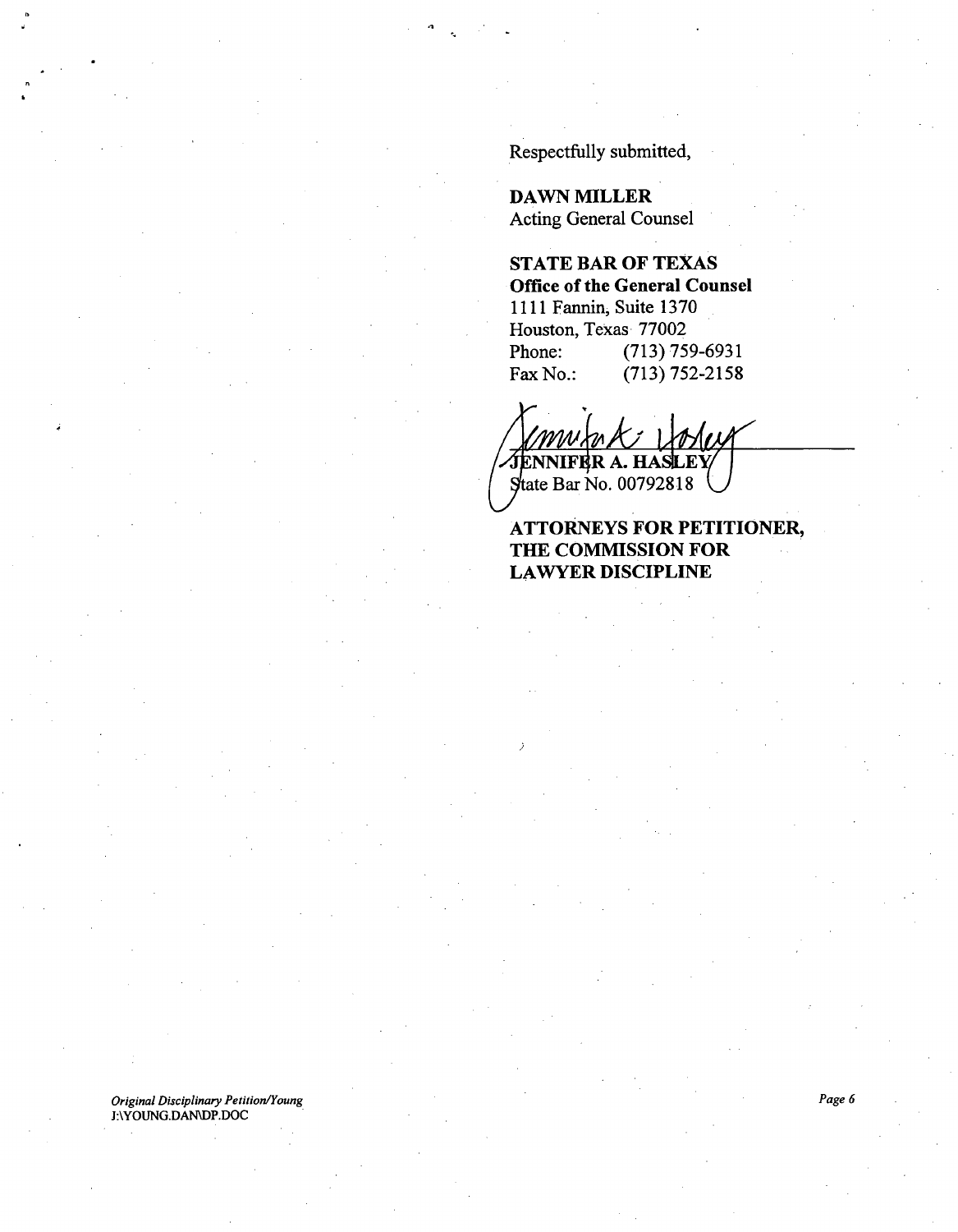|                                                                                          | Cause No.                                                                     |                                                      |                                                                                                                                                                                                                                                                                              |
|------------------------------------------------------------------------------------------|-------------------------------------------------------------------------------|------------------------------------------------------|----------------------------------------------------------------------------------------------------------------------------------------------------------------------------------------------------------------------------------------------------------------------------------------------|
| COMMISSION FOR LAWYER DISCIPLINE                                                         |                                                                               |                                                      |                                                                                                                                                                                                                                                                                              |
|                                                                                          | Plaintiff                                                                     | \$<br>ş                                              | IN THE DISTRICT COURT OF                                                                                                                                                                                                                                                                     |
| ν.                                                                                       |                                                                               | HARRIS COUNTY, TEXAS<br>ş                            |                                                                                                                                                                                                                                                                                              |
|                                                                                          | Defendant                                                                     | ş                                                    | <b>JUDICIAL DISTRICT</b>                                                                                                                                                                                                                                                                     |
|                                                                                          |                                                                               | <b>CIVIL CASE INFORMATION SHEET</b>                  |                                                                                                                                                                                                                                                                                              |
| information may change before trial.<br>supplementation, and is not admissible at trial. |                                                                               |                                                      | This form must be completed and filed with every original petition, and a copy attached to every original<br>petition served. The information should be the best available at the time of filing, understanding that such<br>This form does not constitute a discovery request, response, or |
| for DISMISSAL FOR WANT OF PROSECUTION.                                                   |                                                                               |                                                      | Service must be obtained promptly. Notice is hereby given that, per Harris County Local Rule 3.6, any<br>case in which no answer has been filed or default judgement signed SIX (6) MONTHS from filing will be eligible                                                                      |
| Type of Action:                                                                          | Commercial                                                                    | Personal Injury<br>$\Box$ Death                      | <b>M</b> Other                                                                                                                                                                                                                                                                               |
| Check all claims pled:                                                                   |                                                                               |                                                      |                                                                                                                                                                                                                                                                                              |
| Account due                                                                              | Defamation                                                                    | Fraud                                                | Product liability                                                                                                                                                                                                                                                                            |
| Admiralty                                                                                | [y] Disbarment                                                                | Gamishment                                           | [7] Post judgment                                                                                                                                                                                                                                                                            |
| Assault                                                                                  | Discrimination                                                                | Injunction/TRO                                       | Railroad                                                                                                                                                                                                                                                                                     |
| Asbestos                                                                                 | Dram shop                                                                     | Insurance bad faith                                  | $\Box$ Real estate                                                                                                                                                                                                                                                                           |
| □ Auto                                                                                   | <b>DTPA</b>                                                                   | Malicious prosecution                                | Securities fraud                                                                                                                                                                                                                                                                             |
| <b>Bill of review</b>                                                                    | Employment discharge                                                          | Malpractice/Legal                                    | $\Box$ Sequestration                                                                                                                                                                                                                                                                         |
| <b>Business dissolution</b>                                                              | Environmental tort                                                            | Malpractice/Medical                                  | $\Box$ Silicone implant                                                                                                                                                                                                                                                                      |
| Conspiracy                                                                               | <b>Expunction</b>                                                             | Malpractice/Other                                    | $\Box$ Tax                                                                                                                                                                                                                                                                                   |
| Contract                                                                                 | □ False imprisonment                                                          | Name change                                          | Tortious interference                                                                                                                                                                                                                                                                        |
| Deed restriction                                                                         | Foreclosure                                                                   | Note<br>П                                            | $\Box$ Trespass                                                                                                                                                                                                                                                                              |
| Declaratory judgment                                                                     | $\Box$ Forfeiture                                                             | $\Box$ Premises liability                            | [7] Workers compensation                                                                                                                                                                                                                                                                     |
|                                                                                          |                                                                               |                                                      |                                                                                                                                                                                                                                                                                              |
|                                                                                          | Has this dispute previously been in the Harris County courts? $\mathbb{X}$ No |                                                      | $\Box$ Yes, in the following court:                                                                                                                                                                                                                                                          |
| Monetary damages sought:                                                                 |                                                                               | $\bar{x}$ less than \$100,000                        | $\Box$ greater than \$100,000                                                                                                                                                                                                                                                                |
| Estimated time needed for discovery                                                      |                                                                               | $\sqrt{0.3}$ months $\sqrt{1.3}$ 4.6 months          | $\Box$ 7-12 months $\Box$ >1 year                                                                                                                                                                                                                                                            |
| Estimated time needed for trial:                                                         |                                                                               | $\boxed{X}$ 1-2 days $\boxed{3}$ -5 days             | $\Box$ 6-10 days $\Box$ >10 days                                                                                                                                                                                                                                                             |
|                                                                                          |                                                                               |                                                      | Is there a likelihood of experts other than treating physicians or experts on attorney's fees? $\Box$ Yes $\Box$ No                                                                                                                                                                          |
| Is immediate ADR requested?                                                              |                                                                               | $\Box$ Yes $\Box$ No                                 |                                                                                                                                                                                                                                                                                              |
| Name of party filing this cover sheet:                                                   | Signature of attorney or pro se filing cover sheet:                           | Canifer A Haster<br>Name printed JIENNIFER A. HASLEY | COMMISSION FOR LAWYER DISCIPLINE                                                                                                                                                                                                                                                             |
|                                                                                          | Phone No.:                                                                    | $(713) 759 - 6931$                                   | Bar No.: 00792818                                                                                                                                                                                                                                                                            |
| FOR COURT USE ONLY:                                                                      |                                                                               |                                                      |                                                                                                                                                                                                                                                                                              |
|                                                                                          |                                                                               | Track assigned: [1] Track 1 [1] Track 2 [1] Track 3  |                                                                                                                                                                                                                                                                                              |
|                                                                                          |                                                                               |                                                      |                                                                                                                                                                                                                                                                                              |

 $\mathcal{L}_{\mathcal{L}}$ 

 $\bullet$  . The contract of the contract of the contract of the contract of the contract of the contract of the contract of the contract of the contract of the contract of the contract of the contract of the contract of the co

 $\label{eq:2.1} \frac{1}{\sqrt{2}}\int_{\mathbb{R}^3} \frac{1}{\sqrt{2}}\left(\frac{1}{\sqrt{2}}\right)^2\frac{1}{\sqrt{2}}\left(\frac{1}{\sqrt{2}}\right)^2\frac{1}{\sqrt{2}}\left(\frac{1}{\sqrt{2}}\right)^2\frac{1}{\sqrt{2}}\left(\frac{1}{\sqrt{2}}\right)^2.$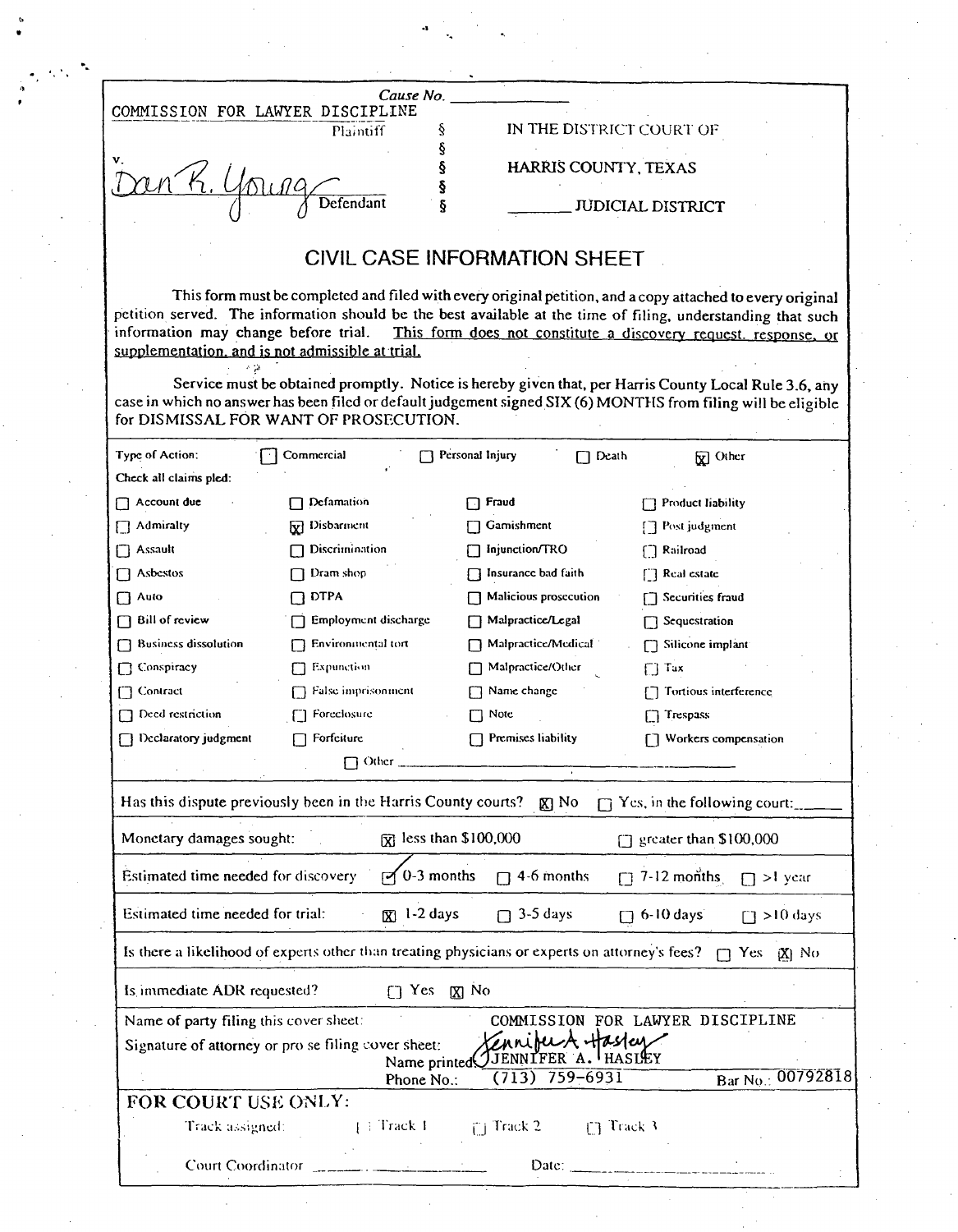# STATE BA**R** OF TEXAS



#### Office of the **General Counsel**

.

John T. Adams, Clerk Supreme Court of Texas P.O. Box 12248, Capitol Station Austin, Texas 78711

#### **RE:** *Commission for Lawyer Discipline v. Dan R Young*

Dear Mr. Adams:

Enclosed please find an original and two (2) copies of the *Original Disciplinary Petition* being filed by the Commission for Lawyer Discipline against Dan R. Young. Mr. Young has designated Harris County, Texas, as his principal place of practice. Request is hereby made that the Court appoint an active district judge who does not reside in the Administrative Judicial Region in which Respondent resides to preside in this case. Upon appointment, request is made that you notify the Respondent (at the address shown below) and the undersigned of the identity and address of the judge assigned:

> Dan R. Young 12820 Greenwood Forest Drive, Suite 410 Houston, Texas 77066.

**As a practical matter, we respectfully suggest that an inquiry be made as to whether the judge will be able to comply with the one hundred and eighty** ( **180) day deadline** by which **the case must be set for trial as set forth in Section 3.07** of the TExAS RvLEs OF DisCIPLINARY PROCEDURE. **If not, we** respectfully **request that an alternate appointment be made.**

Once a trial judge has been appointed, please forward the original and two (2) copies of the *Original Disciplinary Petition,* the *Civil Case Information Sheet,* the filing fee check (all enclosed herewith), and the *Court's Appointing Order* to the District Clerk of Harris County, Texas, with the request that the suit be filed, service be obtained, and a file-marked copy of the petition be returned to the undersigned.

Additionally, **enclosed please find a** pre-addressed envelope for your use **in transmitting** the petition, etc., to the District Clerk of Harris County, Texas, **and a** return **envelope to be sent** to the District Clerk of Harris County, Texas, for the Clerk's **use in returning** a file-marked copy of the *Original Disciplinary Petition* to the **undersigned.**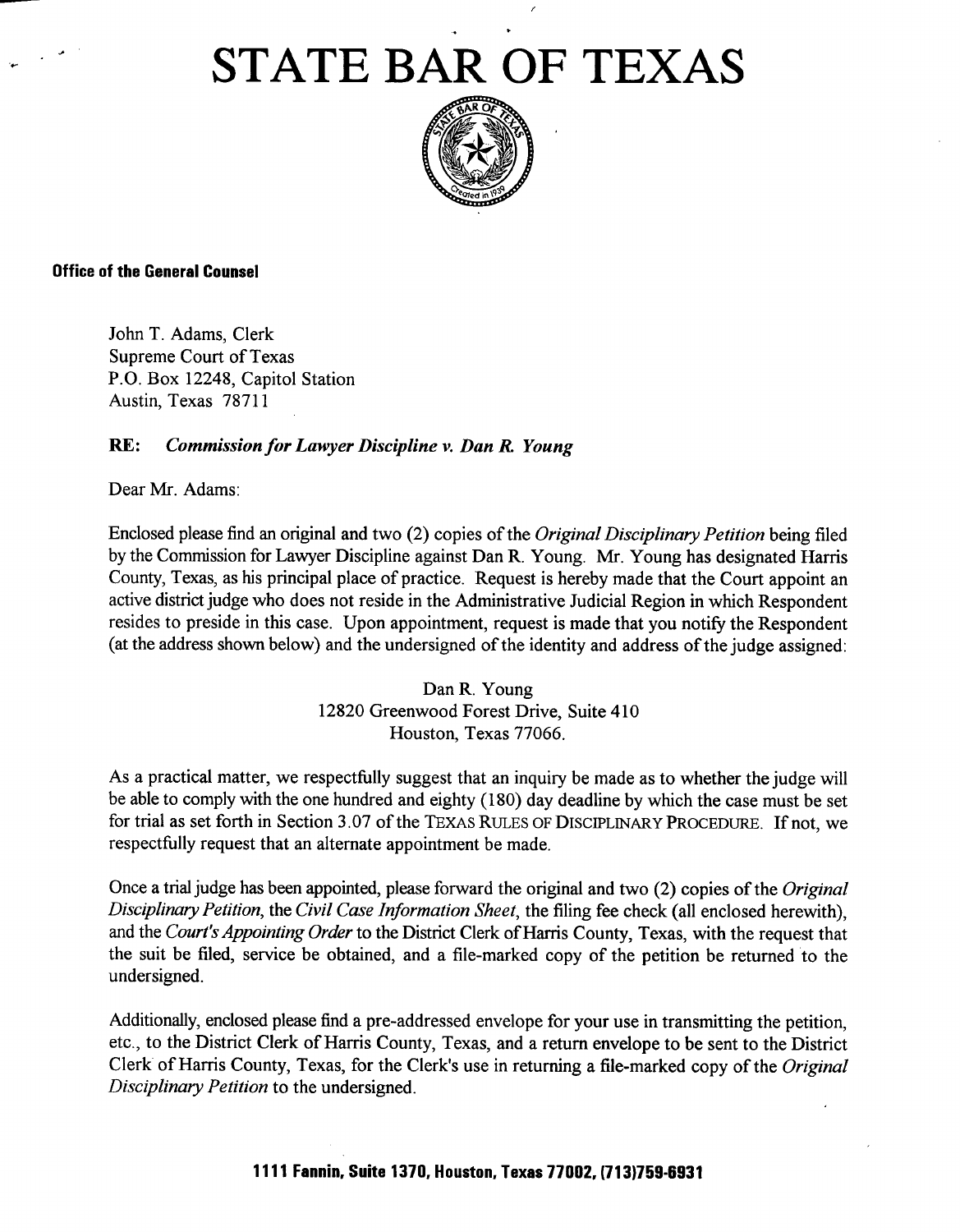John T. Adams, Clerk Supreme Court of Texas December 23, 1999 Page 2

Thank you for your courtesies in this matter.

Sincerely,

Jennifer<sup>1</sup>A. Hasley 'Assistant General Counsel

JAH/sml

- 
- Enclosures 1. Original Disciplinary Petition (original and two (2) copies)<br>2. Civil Case Information Sheet

It

- Civil Case Information Sheet
- 3. Filing Fee Check
- 4. Pre-Addressed Envelope to District Clerk<br>5. Pre-Addressed Envelope to State Bar of T
- Pre-Addressed Envelope to State Bar of Texas

J:\YOUNG.DAN\CORRESP\C ADAMS.01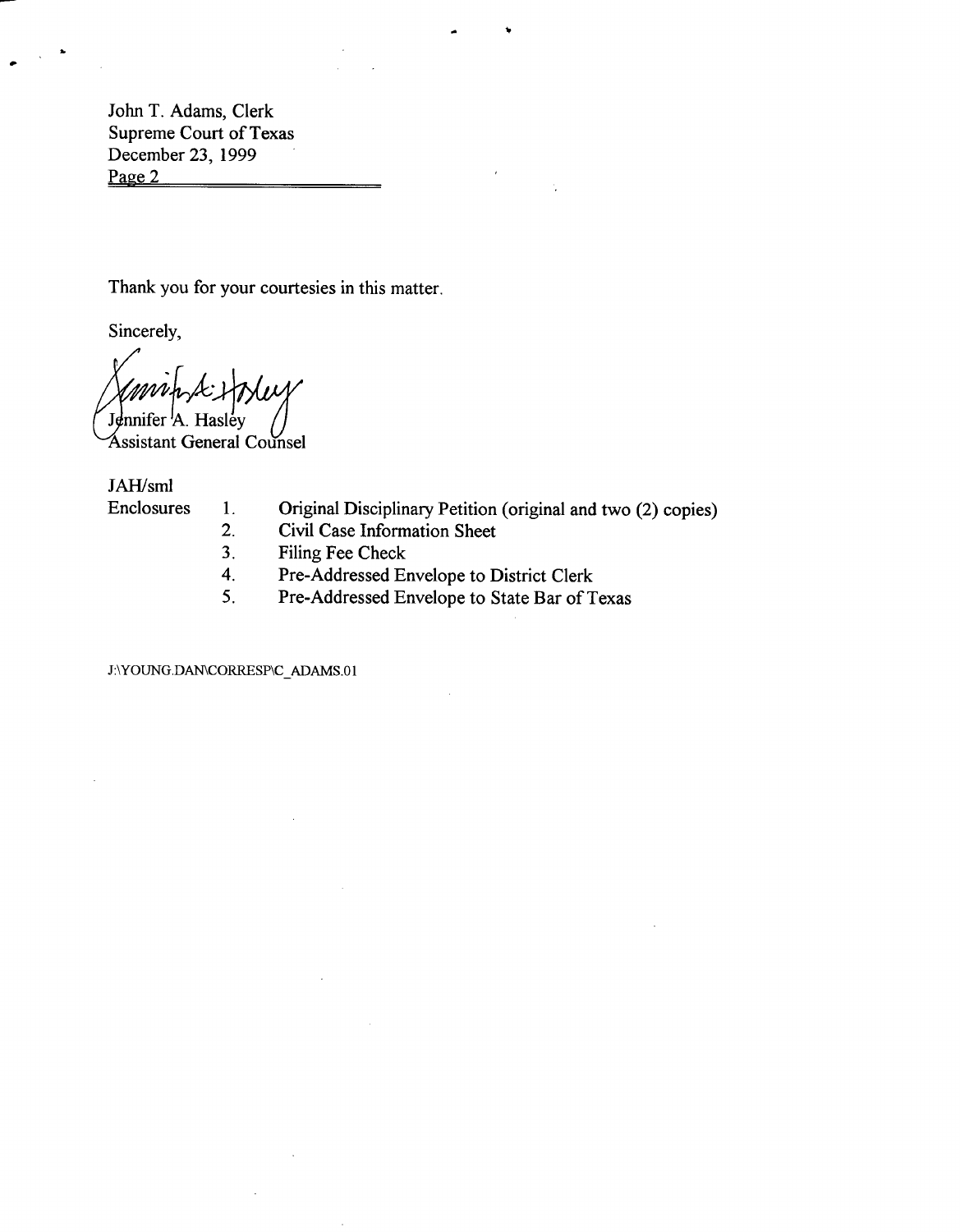

# The Supreme Court of Texas

CHIEF JUSTICE<br>THOMAS R. PHILLIPS

JUSTICES NATHAN L. HECHT CRAIG T. ENOCH PRISCILLA R. OWEN JAMES A. BAKER GREG ABBOTT DEBORAH G. HANKINSON HARRIET O'NEILL ALBERTO R. GONZALES

**201 West 14th Street** Post Office Box 12248 Austin TX 78711<br>Telephone: 512/463-1312 Facsimile: 512/463-1365 **Telephone:** 512/463-1312 **Facsimile: 512/463-1365**

### APR 0 3 2000

CLERK JOHN T. ADAMS

EXECUTIVE ASSISTANT WILLIAM L. WILLIS

DEPUTY EXECUTIVE ASST JIM HUTCHESON

ADMINISTRATIVE ASSISTANT **NADINE SCHNEIDER**

Ms. Jennifer A. Hasley Assistant General Counsel, State Bar of Texas 1111 Fannin, Suite 1370 Houston, Texas 77002

Mr. Dan R. Young 12820 Greenwood Forest Drive, Suite 410 Houston, Texas 77066

Dear Ms. Hasley and Mr. Young:

Pursuant to Rule 3.02 of the Texas Rules of Disciplinary Procedure, I hereby notify you that the Supreme Court of Texas has appointed the Honorable John H. Fostel, Judge of the 271<sup>st</sup> District Court, Jacksboro, Texas to preside in

*Commission for Lawver Discipline v. Dan R. Young*

Sincerely,

#### **SIGNED**

John T. Adams

Clerk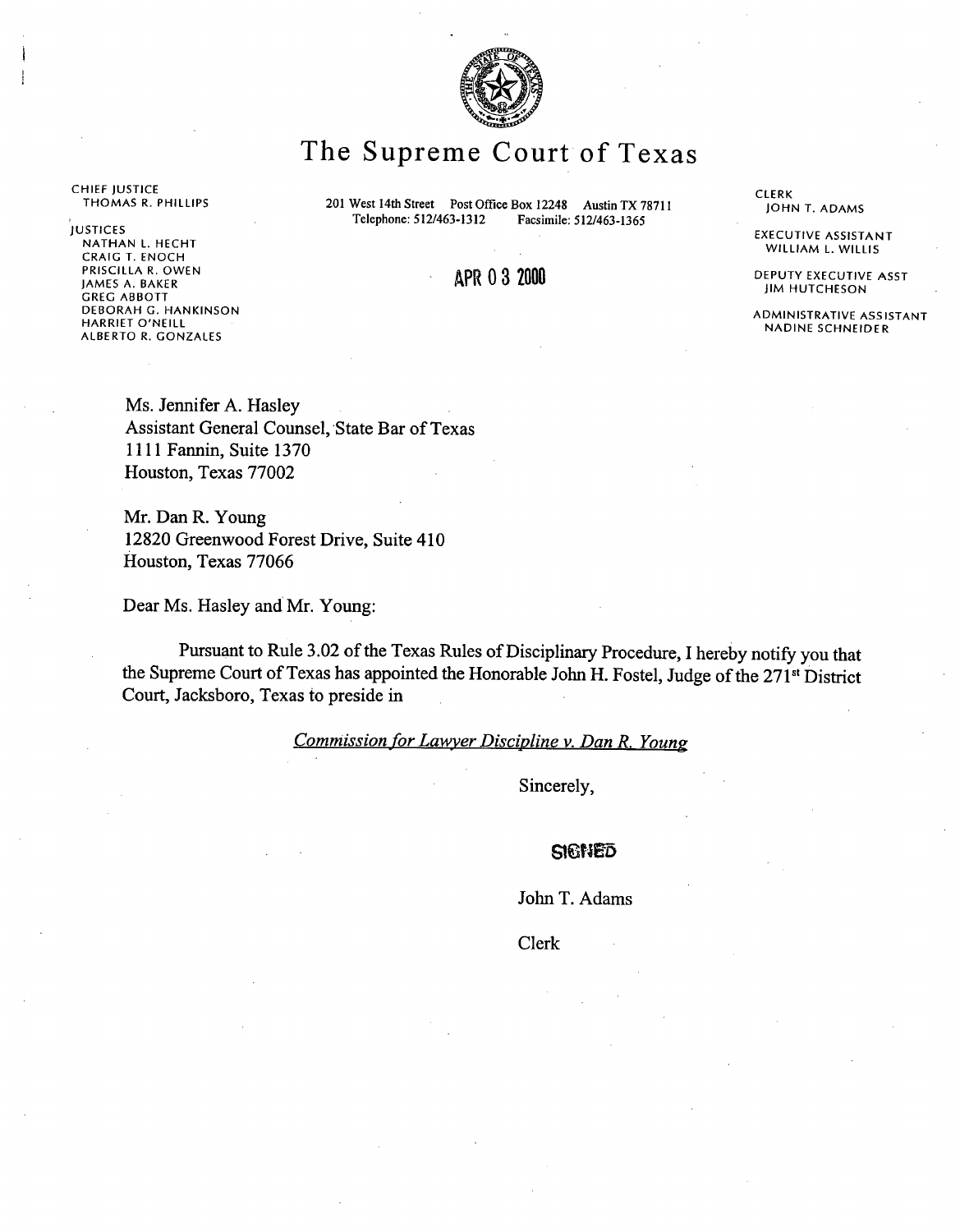

# The Supreme Court of Texas

CHIEF JUSTICE

JUSTICES EXECUTIVE ASSISTANT NATHAN L. HECHT WILLIAM L. WILLIS CRAIG T. ENOCH<br>PRISCILLA R. OWEN PRISCILLAR. OWEN DEPUTY EXECUTIVE ASST JAMES A. BAKER GREG ABBOTT **APR 0 3 <sup>2000</sup>** JIM HUTCHESON DEBORAH G. HANKINSON<br>HARRIET O'NEILL ASSISTANT ADMINISTRATIVE ASSISTANT ALBERTO R. GONZALES

THOMAS R. PHILLIPS 201 West 14th **Street Post** Office Box 12248 Austin TX 78711 Telephone: 512/463-1312 **Facsimile:** 512/463-1365

**CLERK** .JOHN T. ADAMS

NADINE SCHNEIDER

The Honorable Charles Bacarisse District Clerk of Harris County P.O. Box 4651 Houston, Texas 77002

Dear Mr. Bacarisse:

Pursuant to Rule 3.03 of the Texas Rules of Disciplinary Procedure, I am sending for filing State Bar of Texas Disciplinary Action styled: *The Commission for Lawyer Discipline v. Dan R. Young.* and a copy of the Supreme Court's order appointing the Honorable John H. Fostel, Judge of the 271s' District Court, Jacksboro, Texas, to preside in this Disciplinary Action.

**Sincerely,**

#### **SIGNED**

John T. Adams Clerk

cc: Honorable John H. Fostel Ms. Jennifer A. Hasley Mr. Dan R. Young Ms. Melissa Dartez